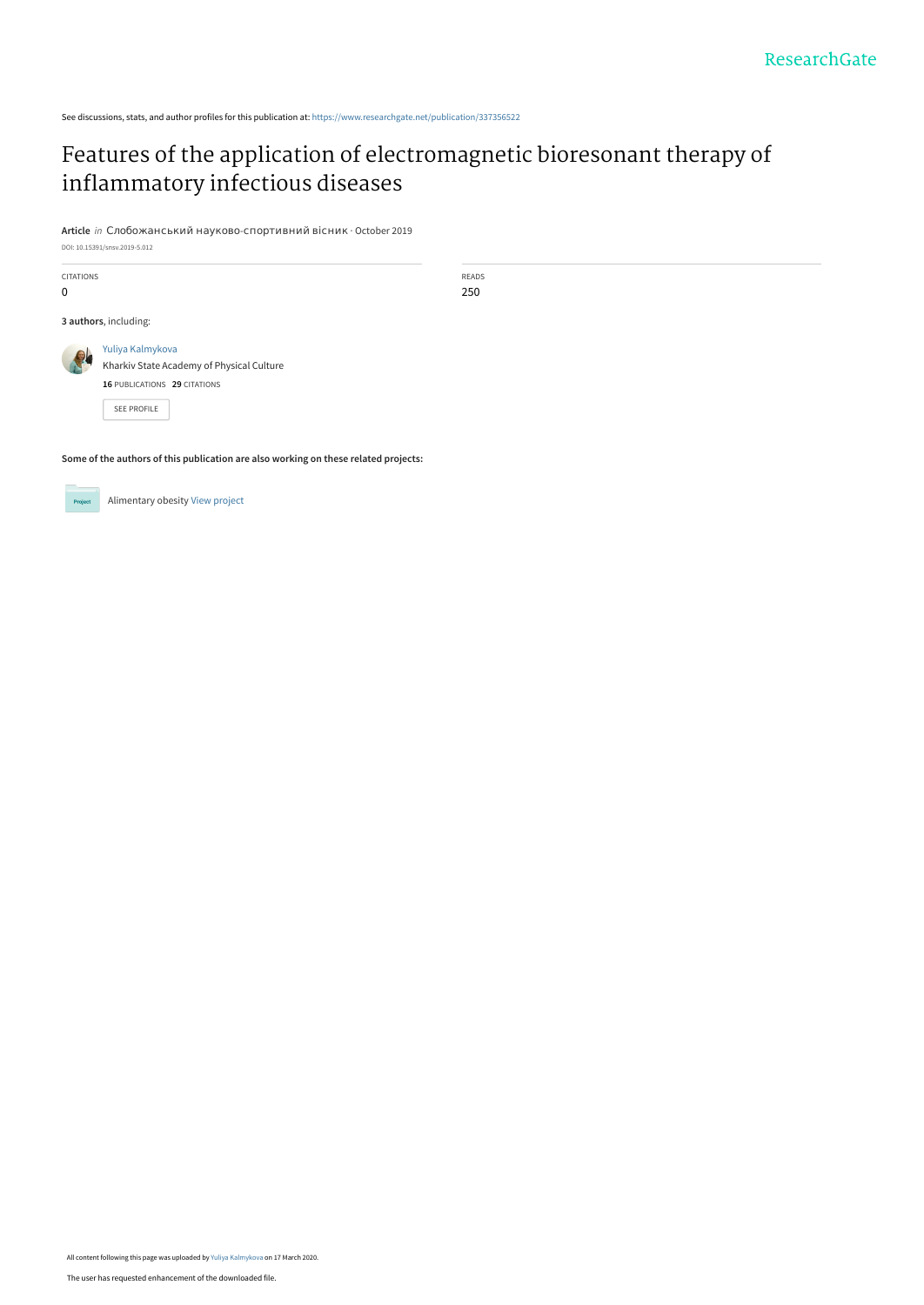**UDK [615.84:616.9]**

ISSN (English ed. Online) 2311-6374 2019, Vol. 7 No. 5(73), pp. 31-34 DOI: 10.5281/zenodo.3596547

## **Features of the application of electromagnetic bioresonant therapy of inflammatory infectious diseases**

*Vladimir Grunskiy1 Sergey Kalmykov2 Yuliya Kalmykova2* *1KNC "Pervomaisk Central District Hospital" of Pervomaisk City Council, Kharkiv region, Ukraine 2Kharkiv State Academy of Physical Culture, Kharkiv, Ukraine*

*Purpose: to develop an apparatus and method for electromagnetic bioresonance therapy of inflammatory infectious diseases.* 

*Material & Methods: analysis of scientific and medical literature and information sources on the coverage of the influence of electromagnetic fields on biological objects, systematization and generalization of the results on the research topic.* 

*Results: an apparatus and method for electromagnetic bioresonance therapy with the determination of the frequency of natural vibrations of the causative agents of the disease with the subsequent generation of forced pulses by the magnitude of their frequency, which coincides with the bioresonant frequency, were developed.* 

*Conclusions: the determination of the frequency of natural oscillations of the causative agents of the disease and the further generation of forced pulses by the magnitude of their frequency, which coincides with the bioresonant frequency, significantly increases the therapeutic effect of treatment and at the same time reduces the duration of each cycle of action of the forcedly generated pulses, as well as the total time of treatment of the disease.*

**Keywords:** *electromagnetic bioresonance therapy, inflammatory infectious diseases.*

#### **Introduction**

Many years of research by scientists have shown that absolutely all living things emit electromagnetic waves. The frequency range emitted by humans varies from 1520 to 9460 kHz, and pathogenic ones (molds, viruses, bacteria, worms, ticks) range from 30–900 kHz [3]. Many diseases are closely related to the presence of parasitic, bacterial and viral agents in the body, both infectious and living in various organs in a state of symbiosis with the tissue structures of this organ [8]. In order to suppress certain agents, it is not necessary to introduce antibiotics into the body, i.e. use chemotherapy methods that are far from harmless to the body [6]. Preventive measures, the use of various kinds of vaccines and antibiotics, antiviral and antifungal drugs does not lead to the complete destruction of these diseases. This is due to the emergence of resistant strains of microorganisms and the development of allergic reactions to medications. Medicines with a wider spectrum of action are constantly being created, which, at the same time, have significant contraindications to their use in a fairly wide range of patients and side effects. Therefore, medicine in the fight against these diseases pays increasing attention to non-drug methods of treatment. One of these methods at present is low-frequency electromagnetic therapy, based on the action of radiation of forcedly generated electromagnetic pulsed oscillations of a certain frequency, shape and amplitude in the bioresonance mode on various types of pathogens [1].

Knowing the frequencies of metabolic activity of certain agents, one can influence them with frequency fluctuations that will violate their own rhythms and thereby suppress their normal metabolic activity. According to relevant studies, such actions are absolutely harmless to the human body. The frequencies of parasites and other pathogenic organisms lie in the range from 30 to 900 kHz. The resonant frequencies of the structures of the human body are in the range of 1–10 MHz. Frequencies harmful to the human body lie in the range of more than 1 MHz. Studies have shown that exposure to an extremely low range of electromagnetic fields of 3–30 Hz (electromagnetic vacuum) affects the specific rate of carbonate carbon assimilation in the time interval during which the visible development of microorganisms is observed after infection. The influence of an electromagnetic field in the range from 30 kHz to 100 kHz on microorganisms causes aggression of rod-shaped bacteria and increases reproduction [7].

Due to the action of such electromagnetic pulsed oscillations in the localization zone of pathogens or individual organs and systems of the body, the protective functions of pathogenic microorganisms are weakened, their metabolism is disrupted, the regulation of biochemical processes and their biological functions are reduced, and the amount of endotoxins assimilated by them and their metabolic products decreases. Moreover, the function of organs and systems of the human body is not violated [5].

It is known that living cells, organs of living beings, microorganisms are oscillatory circuits with a certain electric capacity and resistance and have properties such as inductance and the ability to generate and emit own pulses of an electromagnetic field that forms around them with a frequency and amplitude defined for different circuits . The source of these impulses are biochemical processes and metabolic activity of macro- or microorganism cells [6].

Known methods for electromagnetic bioresonance therapy of inflammatory infectious diseases are associated with the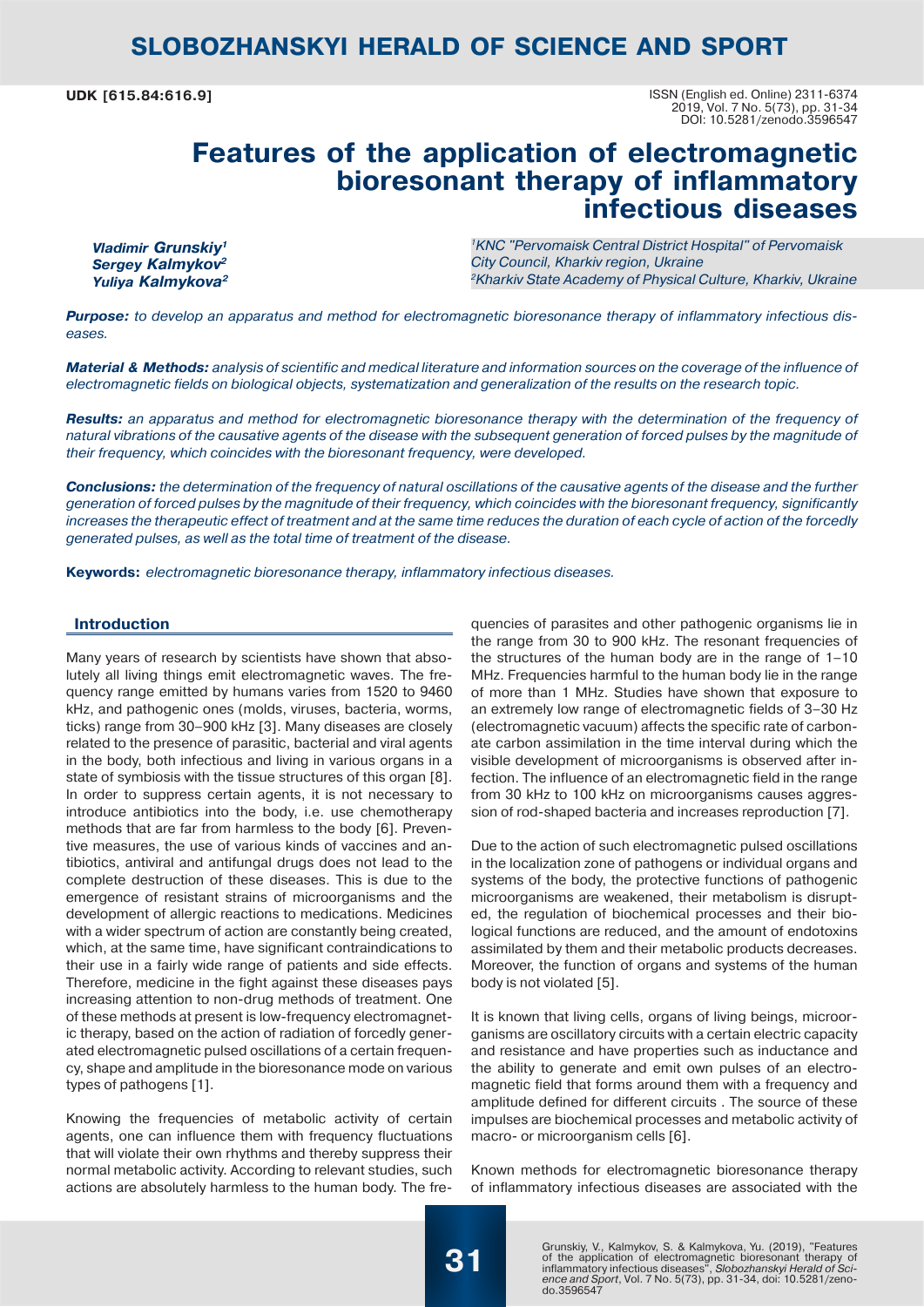generation of forced low-frequency electromagnetic pulses with a frequency that reproduces the bioresonant frequency of natural vibrations of pathogens outside the body and the directed action of these forced electromagnetic pulses through biologically active points or bioactive zones of localization of pathogens.

Currently, in medical practice, a method of electromagnetic low-frequency therapy is applied, based on the action of short electromagnetic pulses from 0.1 to 100 ms, with a current from 0.1 to 100 mA through electrodes to biologically active points of the human body (Pat. RU No. 2164424, A61N2/04, 2001) [2]. But the disadvantage of this method of treatment is its limited properties: it is suitable only for normalizing the functional state of human organs and systems affected by the disease and does not affect the etiological factors of inflammatory diseases caused by invasion of pathogenic and conditionally pathogenic microorganisms - bacteria, protozoa, microscopic fungi, viruses. All of the above lengthens the duration of treatment, does not allow achieving stable remission and reduces the period of remission of the disease, limits the use of this method of treatment.

In order to influence inflammatory infectious diseases, a method of electromagnetic bioresonance therapy is currently widespread, based on a previous clinical analysis of the type of pathogen or pathogens, determining the calculated range of natural frequencies and the amplitude of the electromagnetic waves of these pathogens and their localization zone and further multi-cycle action through the guiding antenna to the specified zone forcibly generated outside the body of low-frequency electromagnetic pulses with a frequency that reproduces the biological frequency of the natural vibrations of pathogens according to a given program (Pat. RU № 2055604, А61М37/00; А61N2/04, 1996) [9]. Thus, electromagnetic therapy allows you to rid the human body of the causative agents of the disease by treating the zone of their localization of forcibly generated electromagnetic pulse oscillations outside the body. At the same time, different invasiveness and features of metabolic processes in pathogens of inflammatory diseases in combination with features of the physical state, degree of immunity and the course of the pathological process in patients do not allow the exact determination by technical means of the physical characteristics of the natural vibrations of these pathogens, and, consequently, the generation of forced electromagnetic pulsed oscillations and their adequate treatment of the localization zone of pathogens of inflammatory infectious diseases bolevany [4]. This forces the multi-cycle processing of the localization zone of pathogens by electromagnetic pulsed oscillations by successively increasing their frequencies from an initial small value to a larger final value for each zone processing cycle. It is assumed that at what frequency of such generated pulses the latter will coincide with the frequency of natural vibrations of pathogens and occur as a bioresonance of vibrations of microorganisms, which causes a bactericidal or bacteriostatic effect. The effectiveness of such therapy, as well as the duration of the procedure, depends on the number of coincidences of the frequency of the natural oscillations of the pathogens and the forcedly generated pulsed oscillations, i.e. the duration of the bioresonance phenomenon. The more phenomena of bioresonance per unit time are realized, the greater and faster will be the bacteriostatic or bactericidal effect of electromagnetic therapy. In addition, when performing such therapy, the amplitude of the bioresonant frequency of natural vibrations

of pathogens can fluctuate in sufficiently small values from the ascending value, will not positively affect the results of therapy due to insufficient bactericidal or bacteriostatic effect on pathogens. On the other hand, too large an amplitude of resonant frequency oscillations does not exclude the possibility of destruction of human organ tissues. Control over a certain magnitude of the amplitude of the electromagnetic oscillations of the causative agents of the disease in the known method of bioresonance therapy is not expected, which also negatively affects the quality of treatment.

**Purpose of the study:** to develop an apparatus and method for electromagnetic bioresonance therapy of inflammatory infectious diseases, provides an accurate determination of the frequency and amplitude of natural vibrations of pathogens at the time of their bioresonance and the continuous generation of forced pulsed oscillations only at a certain frequency and a given amplitude of natural vibrations of pathogens, contributes to a significant increase in the number of power hitting them per unit time of therapy, reducing the total time therapy and increase the effectiveness of treatment.

### **Material and Methods of the research**

Analysis of scientific and pedagogical literature and information sources on the coverage of the influence of electromagnetic fields on biological objects, systematization and generalization of results on the topic of research.

### **Results of the research**

We have developed and proposed for use in medicine an apparatus and method for electromagnetic bioresonance therapy of inflammatory infectious diseases, which provides for determining and fixing the frequency of their oscillations in the mode of bioresonance of their own electromagnetic oscillations of pathogens at a certain amplitude in the first cycles of the multi-cycle action of forcibly generated electromagnetic pulses, and the following therapy to carry out forcibly generated pulses in the fixed frequency mode, and, thus, help to reduce the duration of procedures and improve the quality of such therapy (Figure 1).

The problem is solved in that in the method of electromagnetic bioresonance therapy of infectious inflammatory diseases, based on a preliminary analysis of the type of pathogen, determining the calculated range of natural frequencies and the amplitude of the electromagnetic waves of the pathogen and



**Fig. 1. Apparatus for electromagnetic bioresonance therapy of infectious inflammatory diseases**

Grunskiy, V., Kalmykov, S. & Kalmykova, Yu. (2019), "Features of the application of electromagnetic bioresonant therapy of inflammatory infectious diseases", *Slobozhanskyi Herald of Science and Sport*, Vol. 7 No. 5(73), pp. 31-34, doi: 10.5281/zeno-do.3596547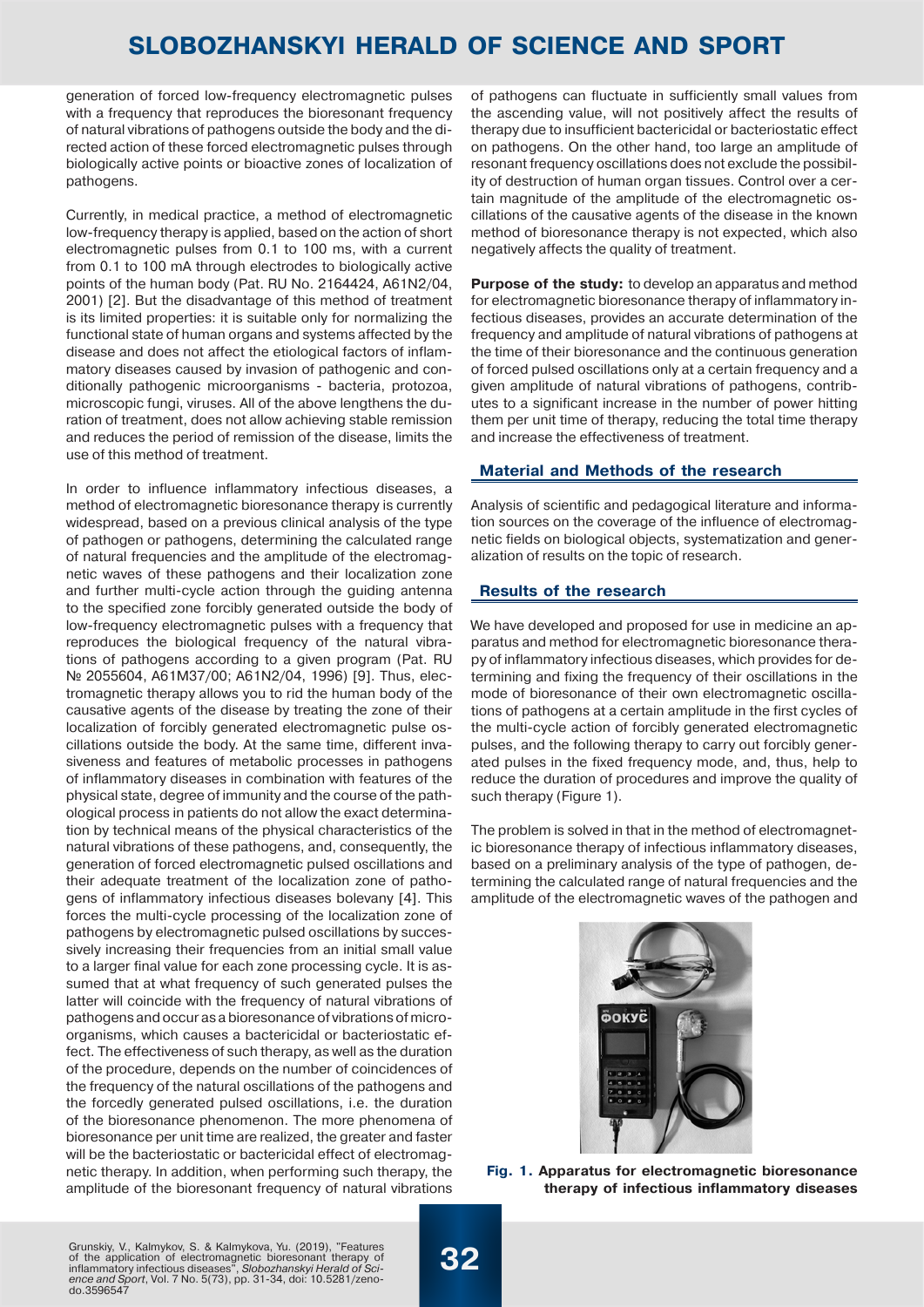their localization zone and further multi-cycle action through the guide antenna to the specified zone of the compulsorily generated low-frequency electromagnetic pulses with a frequency that reproduces the bioresonance frequency of the proper path vibrations, according to a given program, according to the invention, in the first cycles of the action of forcedly generated electromagnetic pulses, their frequency is determined at which the bioresonance of the natural vibrations of the pathogens occurs, and in subsequent cycles, the action of the generated pulses is carried out by the magnitude of their frequency of oscillations reproduces the bioresonance of the natural vibrations of the pathogens, while the amplitude of the bioresonance frequency oscillations must be in the range of 1,5–2,5 upward amplitude of these oscillations.

Determining the frequency of natural oscillations of pathogens of the disease at the first stages of the action of forcedly generated electromagnetic pulses in the bioresonance mode of natural vibrations of pathogens and the further generation of forced pulses by the magnitude of their frequency, coincides with the bioresonant frequency, significantly increases the therapeutic effect of treatment and simultaneously reduces the duration of each cycle of the action of forcedly generated pulses and the total time of treatment of the disease.

Tracking the amplitude of the natural vibrations of pathogens when they are forced to generate electromagnetic pulses, and conducting electromagnetic therapy under conditions when the amplitude of the natural vibrations of pathogens in the conditions of their bioresonance should be within 1.5–2.5 of the rising amplitude of natural vibrations, provides the optimal bactericidal action on pathogens does not create conditions for organ damage and maintains the balance of microbiota (beneficial microflora) in the human body.

The method of electromagnetic bioresonance therapy of inflammatory infectious diseases is as follows. Previously, before the indicated therapy, an analysis of the type of pathogens (bacteria, protozoa, microscopic fungi, viruses, etc.) is carried out and determined from the official tabular data of the guidelines for electromagnetic therapy, the calculated frequency range of electromagnetic oscillations of pathogens F<sub>z</sub> and their ascending amplitude  $\mathsf{A}_{\mathsf{v}}$ , as well as the localization zone of pathogens. Using a microprocessor, a control program is drawn up through the control keyboard, which consists of a cycle-cycle effect on the localization zone of pathogens forcibly generated by the generator of low-frequency electromagnetic pulses  $F_{q}$  with a gradually increasing frequency from the initial frequency  $\mathsf{F}_{_\mathsf{H}}$  to the final frequency  $\mathsf{F}_{_\mathsf{c}}$  during the first two or three cycles of action indicated pulses. At the same time, during one or several cycles of the action of forcedly generated pulses, their frequencies coincide with the frequencies of natural vibrations of pathogens  $F_{\mathbf{v}}$ . This is recorded on the indicator of the apparatus at the moment of bioresonance of oscillations of pathogens, at which the amplitude of their oscillations  $A<sub>n</sub>$  increases by 1,5–2,5 times compared with their ascending value  $\mathsf{A}_{\mathsf{v}}.$  The moment of reaching the target amplitude of the bioresonance is controlled by a bioresonance sensor, which sends a signal to the interruption module of the generation of forced electromagnetic pulses, which, in turn, fixes this frequency, coincides with the frequency F in the natural oscillations of the pathogens, in the memory unit.

In the following cycles of therapy, the generator generates electromagnetic pulses with an oscillation frequency  $F_p$ , which corresponds to the frequency of electromagnetic oscillations of pathogens at the moment of their bioresonance, at which the amplitude Ap of their oscillations increases significantly, creates conditions that adversely affect the functioning of pathogens in the human body (Figure 2).



#### **Fig. 2. United diagrams of electromagnetic impulse**  oscillations: F<sub>z</sub> - natural oscillations of pathogens, **F<sub>a</sub>** forcedly generated in the zone of their localiza**tion of electromagnetic low-frequency impulses**

Achieving the amplitude  $A_p$  of the electromagnetic waves of the causative agents of the disease at the time of their bioresonance, which should exceed the ascending amplitude of A<sub>v</sub> by 1,5–2,5 times, provides the proper bactericidal effect of the compulsively generated impulses and does not create conditions for damage to organs and beneficial microflora of the human body. Moreover, the duration of each session of such therapy is within 15–20 minutes, and the total duration of treatment is 6–10 sessions.

#### *Clinical case.*

Patient S., 32 years old, male, complained of abdominal pain, stool 5–6 times a day with mucus and blood, weight loss, general weakness, decreased performance. Sick for 3 years with periodic (1–2 times a year) exacerbations that occur after an error in nutrition and psycho-emotional stress. Clinical diagnosis: ulcerative colitis, chronic recurrent course, stage of exacerbation, moderate form. Coprogram data: the consistency of feces is mushy, alkaline, an admixture of mucus and blood. Microscopy revealed muscle fibers, undigested fiber, starch grains, iodophilic flora; a significant number of leukocytes, red blood cells, intestinal epithelial cells. Stool analysis for the detection of Staphylococcus aureus (Staphylococus aureus) is positive. According to table recommendations, the range of natural oscillations of Staphylococcus aureus: 352000 kHz – 357 200 kHz.

Patient S. was assigned electromagnetic low-frequency therapy with a frequency of forcedly generated electromagnetic pulses, increased during one cycle: the initial frequency was 352,000 kHz, the final frequency was 357,200 kHz, and the degree of increase in frequency was 10 Hz. In the first cycle of therapy, a bioresonance was determined with the amplitude A<sub>2</sub> of oscillations of the pathogen, which exceeded the ascending amplitude A, by 1,5–2,5 times, when the oscillation frequency  $F_p$  of the compulsory generated pulses reached 356970 kHz and coincided with the same oscillation frequency of the pathogens. In subsequent cycles of the action of the compulsory generated impulses, an influence was carried out through the guide antenna into the zone of the intestinal